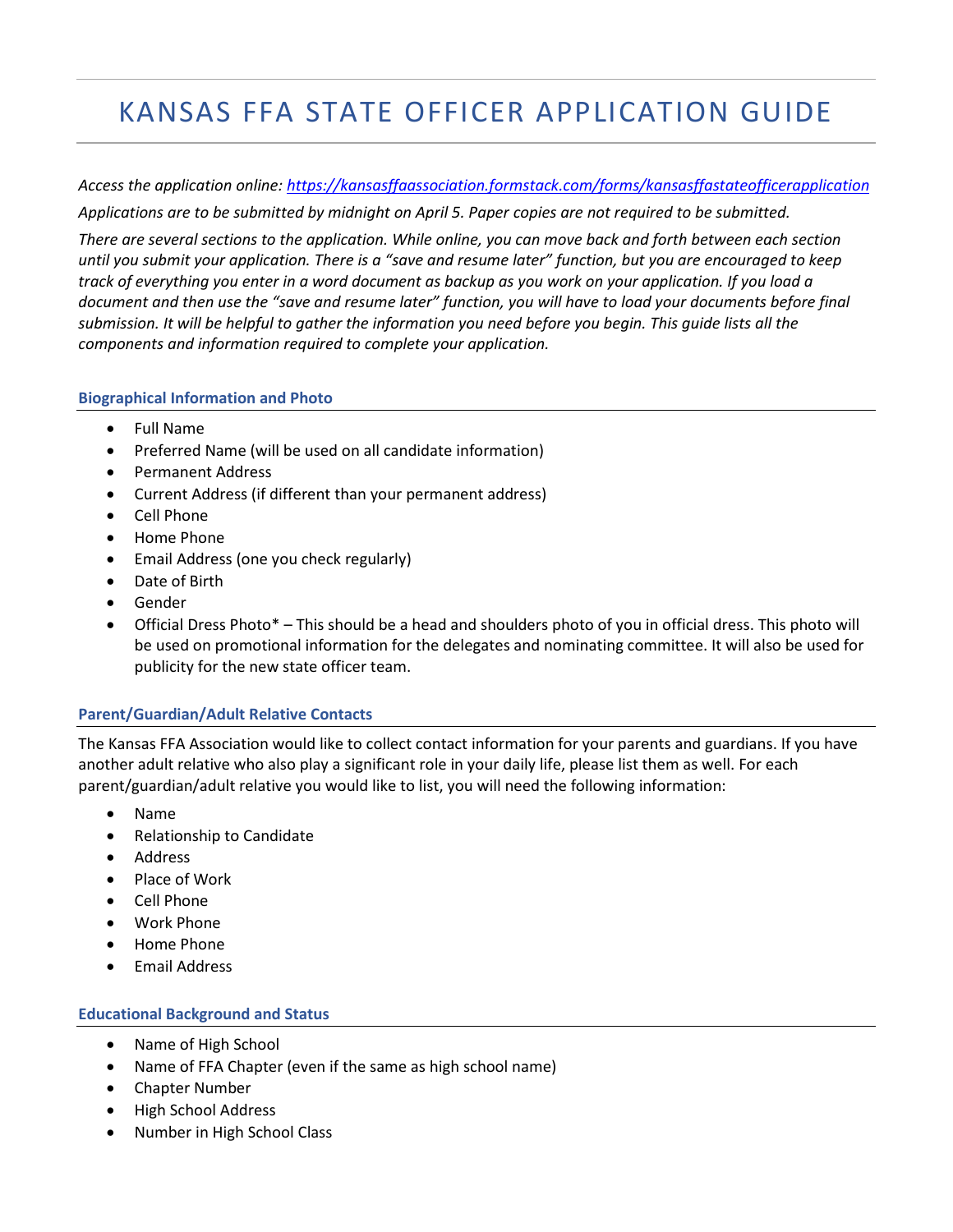- High School GPA
- Date of High School Graduation
- High School Transcript\*
- Semesters of Ag Education Completed
- Years in FFA
- FFA Membership Number
- Level of Education in which you are currently enrolled
- College you are currently attending or plan to attend (if applicable)
- For those currently in college
	- o Semesters completed
	- o College GPA
	- $\circ$  College Transcript\* (In addition, you will need to provide an updated copy to the nominating committee after the end of the spring semester.)
- College Major (anticipated or current)
- Career Objective

# **Educational Contacts**

- High School Superintendent Name, Email and Phone Number
- High School Principal Name, Email and Phone Number
- High School Guidance Counselor Name, Email and Phone Number
- Chapter Advisors Name, Email and Phone Number Many FFA Chapters have multiple chapter advisors or agricultural education teachers. Please list them all. If you have more than four, please include additional names in the notes section at the end of the section. If you have an advisor or teacher who has retired or left your school that you would like to add, you may do that as well. Please note the addition of anyone who is not currently teaching at your school in the notes and comments section at the end of this section. – Name, Email, Cell Phone, Office Phone. This list will also be used for sharing information about the candidate process.
- College Advisor (if applicable) Name, Email and Phone

# **FFA and Agriculture Education Experience**

- Supervised Agriculture Experience Program and Scope (500 characters\*\*)
- FFA Leadership Experience (Offices, Committee, Year List up to 5)
- FFA Activities: (Chapter, District or National Events; CDEs; LDEs; Leadership Programs; and other FFA sponsored activities) - List up to 10
- Other Leadership and Service Activities: (Community, School, 4-H, Church, Sports, Clubs, etc.) List up to 10

# **Essay Questions**

- What is your biggest accomplishment up until now? How has it shaped you and your leadership style? (2500 characters\*\*)
- If elected, how would you positively influence the Kansas FFA Association? (2500 characters\*\*)

# **Media Contacts**

Please list any media outlets in your area, especially those that are likely to use information about you and the Kansas FFA State Convention and state officer selection process. Remember that all publicity generated will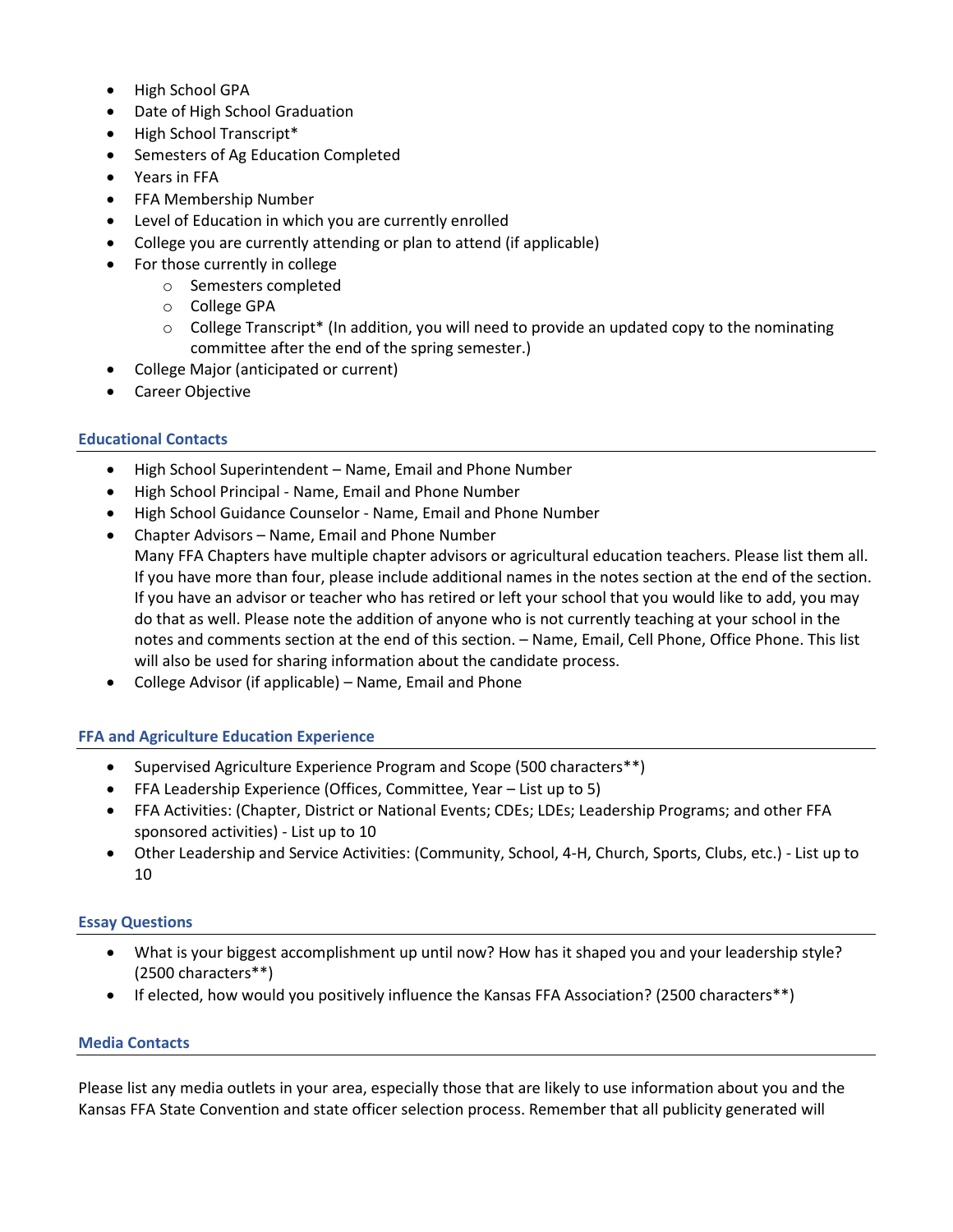greatly benefit agricultural education and FFA on the local, state, and national levels. List newspapers, television stations, radio stations or individual members of the media (including bloggers, columnists, etc.).

For each outlet, list the name of the publication or station, the type of outlet, all contact information you have available (mailing address, email, phone), and specific contact names if possible. You are required to list at least one outlet. If you have more than six contacts, please double up the information in the spaces provided.

# **State Convention Week Conflicts**

As a state officer candidate, you are required to have the support of your parent/guardians as well as your school officials. Please download the included forms, collect the appropriate signatures, and upload the signed documents. You can collect signatures electronically or you can collect them on paper and scan in the final documents.

- Parent/Guardian Signature Form
	- o Must complete for your primary parent/guardians
	- o May complete for additional parents/guardians/adult relatives
- School Official Signature Form (required for both high school and college age candidates)
	- o Signature of chapter president or secretary
	- o Signature of all current chapter advisors
	- $\circ$  Signature of two school administrators (preferably principal and superintendent)

Before uploading the documents, please save with your first and last name as a part of the file name. Example file name: JohnSmith.ParentSignature.pdf

#### **Evaluators**

Each candidate is required to have seven evaluation forms submitted on their behalf:

- One form must be submitted by the candidate's chapter advisor (if the chapter has more than one advisor, advisors can each complete a form)
- One from a school administrator from the candidate's school (a collegiate faculty member should be used if the candidate is in college)
- One from a non-agriculture teacher from the candidate's high school, college, or university
- Four from FFA members (including at least one FFA member from the candidate's home chapter and at least one FFA member from different chapter than the candidate's home chapter)

By entering the evaluators' information on the application, you will trigger an email to each of them with a link to the evaluation form. You should ask them to be an evaluator before entering their information. It is your responsibility to follow up with them, make sure they received the email and remind them of the deadline (April 20).

For each evaluator, you will need to enter their name, position, and email address.

You are asked to duplicate your agricultural education instructors in this section, so they receive the evaluator email.

# **Notes/Comments**